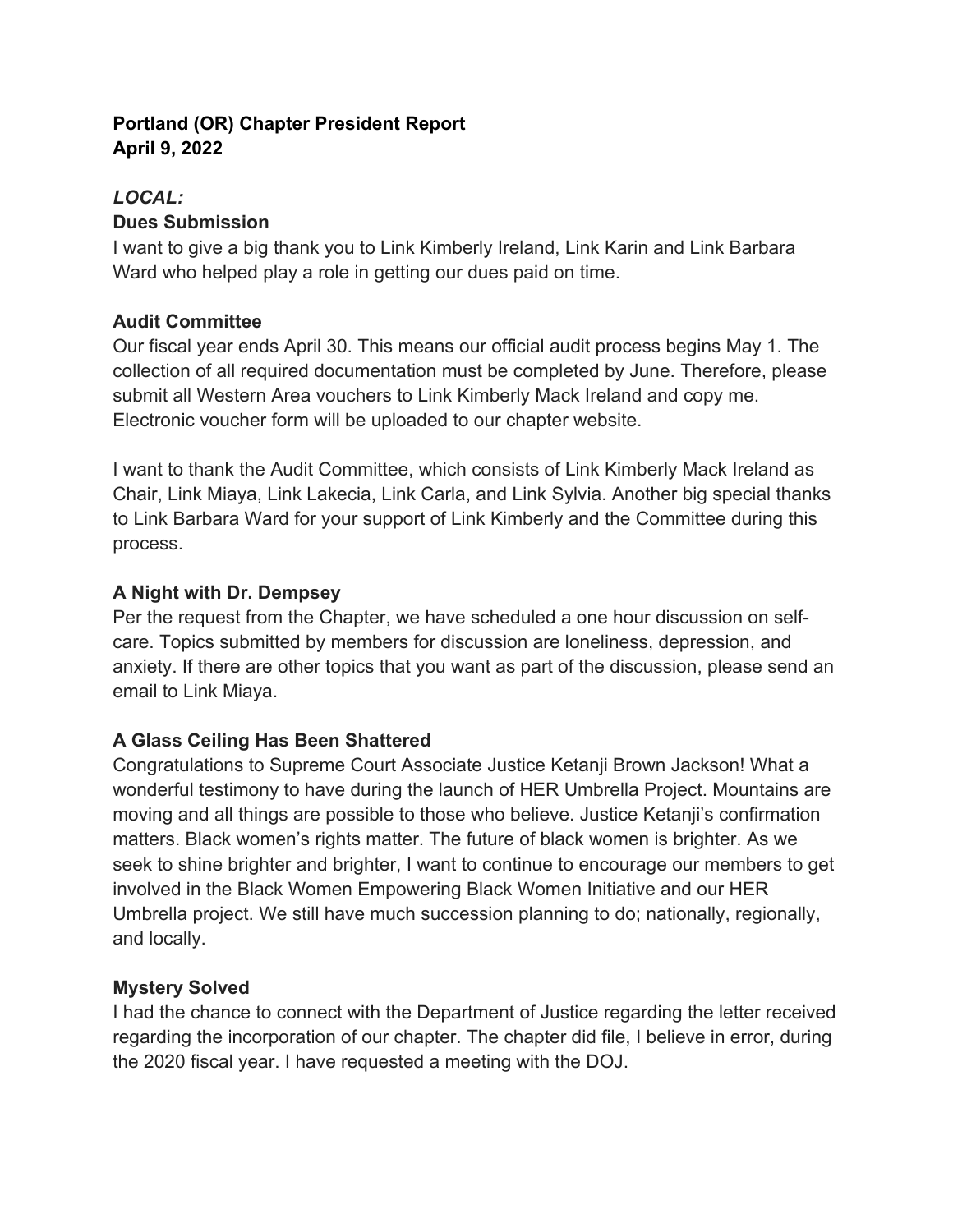### **Protocol Pearls Webinar**

Please join me and the Western Area Protocol Committee for a Webinar on "The Essence of Protocol", **Thursday, April 14, 8pm to 9:30pm CST.** During the webinar, they will share updates on your favorite topics of Attire and the Official Pin, as well as other protocol information. You will have a better understanding of protocol for The Links, Incorporated. The meeting link is listed below for your reference.

### **Here is the link:**

https://attendee.gotowebinar.com/register/1908353485341977869

#### **Finance Matters**

Electronic Payments

Zelle is not an authorized form of electronic payment by Western Area or National. Chapters, however, can use Zelle at their own risk and must be approved for use by chapter vote. Paypal and Eventbrite are authorized by WA and National for use. There have been reports of fraud with Zelle that have started to surface. I wanted the Chapter to be aware as we voted to use Zelle as our electronic form of payment.

### **1N5 Verification**

Our verification form was sent in with one correction. Will follow-up to ensure the correction is made.

### *AREA:*

### **Conversation with our Western Area Program Coordinator**

I want to encourage participation in the "What's Going On? Why I Vote" conversation on April 29, 2022 at 8 PM CST, which will feature the Western Area National Trends and Services Committee. As you know, our own Link Carla is the Western Area Chair, and Link Miaya is on the Western Area National Trends and Services Committee. This conversation could not be more timely.

### **Western Area Chapter Elect**

We are expanding our chain of friendship with seven new chapters to charter for a total of 300 new members. The Southern Metroplex (TX) Chapter is one of seven chapterselect that will be welcomed into our organization. These will take place during April and May. It would be wonderful to especially support the Southern Metroplex (TX) Chapter as they will be a part of our Western Area family. Their charter ceremony will take place May 1 at 4 PM EDT.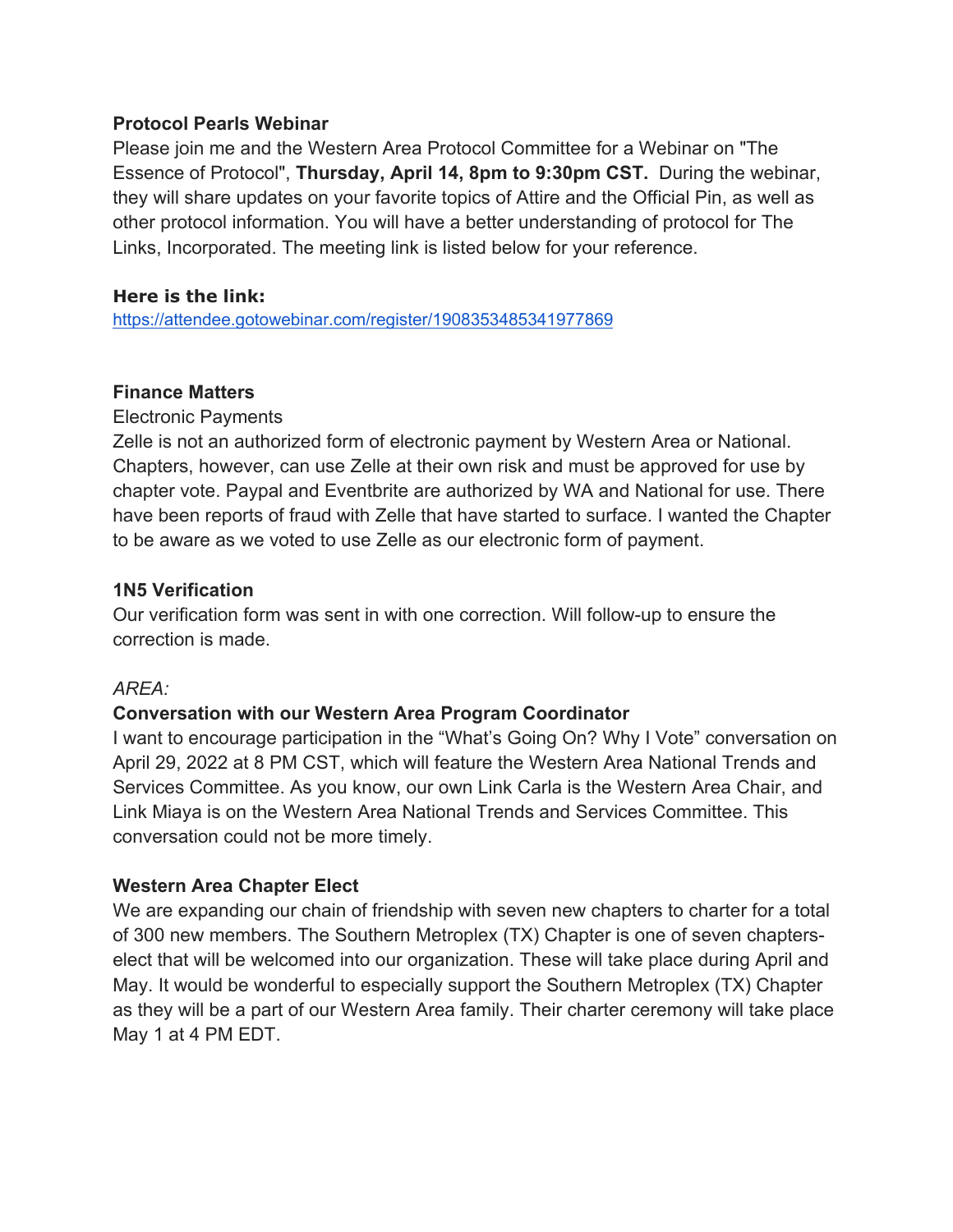### **The Future of Black Women - virtual roundtable series**

Please register for the next Future of Black Women Roundtable Discussion. It will be held on Tuesday, April 26 at 8 PM CST and will discuss the future fo black women in the C-Suite. Not only do we want to help position black women for various Chief management positions, but we need to train our next generation of women leaders now! Please join this very important talk.

### *NATIONAL:*

### **Health Matters**

Please keep our national president and her mother in your prayers. Her mother is recovering from surgery at the same time Link Kimberly had to go in for a surgical procedure.

### **COVID-19**

Restrictions are still in place. We cannot gather for any Links events other than our services connected to our program implementation. It remains that we cannot have more than six members at a time for implementing program services and you must social distance and wear a mask. All other chapter activities must be virtual. There have been no updates to our COVID policies at this time.

## **National Assembly**

The 43rd National Assembly is scheduled for June 29-July 3, 2022 in Baltimore, MD. It will be hybrid. Only Delegates, Alternates, Executive Council, Foundation Board and a limited number of attendees will be in-person. All others will register virtually and will count toward our one-in-five. COVID protocols will be in place.

Chapters are also asked to extend greetings at the assembly with a chapter ad and video greeting. Submission deadline is May 31. Video greeting can only be 10 seconds. The fee for the video and ad is \$175. Additionally, it is tradition that chapters contribute towards a gift for our National President to honor her contributions during service. Each member is asked to contribute \$5 per member. We would mail one check on behalf of the chapter and it needs to be received by June 3. The check memo line should read: National President's Gift.

We will elect new officers at the National Assembly. The candidate profiles and brochures for national office and chair, as well as the national nominating committee are located in the Members Only section under documents. You can also find them in the vertical menu bar. Please review the profiles and brochures as we will need to give direction to the Delegate/Alternate for National Assembly.